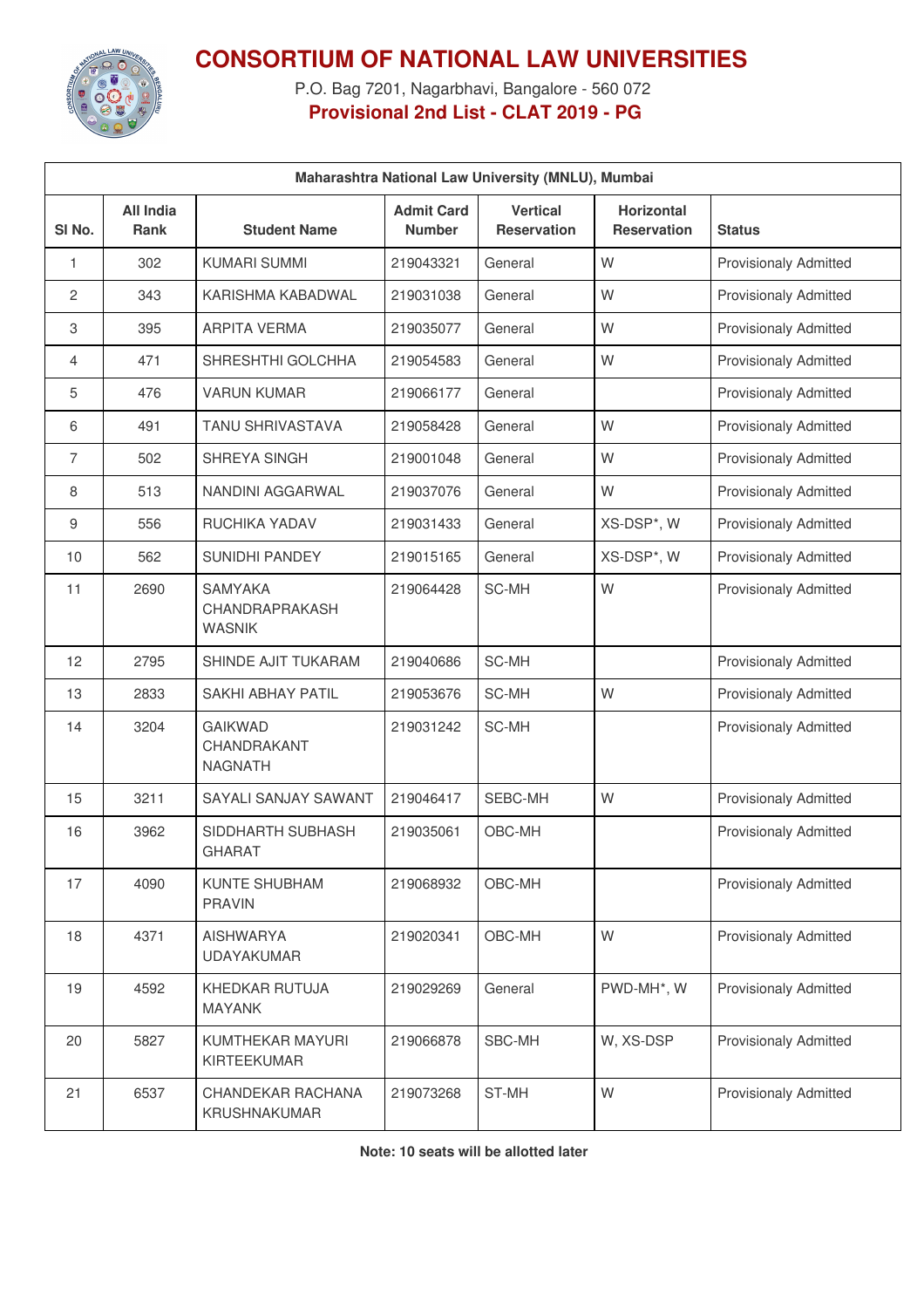| Maharashtra National Law University (MNLU), Mumbai |                                 |                                           |                                    |                                       |                                         |                              |  |
|----------------------------------------------------|---------------------------------|-------------------------------------------|------------------------------------|---------------------------------------|-----------------------------------------|------------------------------|--|
| SI No.                                             | <b>All India</b><br><b>Rank</b> | <b>Student Name</b>                       | <b>Admit Card</b><br><b>Number</b> | <b>Vertical</b><br><b>Reservation</b> | <b>Horizontal</b><br><b>Reservation</b> | Status                       |  |
| 1                                                  | 23                              | <b>VIGNESH T</b>                          | 219042328                          | General                               |                                         | Vacant                       |  |
| $\mathbf{2}$                                       | 87                              | <b>AROHI PATHAK</b>                       | 219059764                          | General                               | W                                       | Vacant                       |  |
| 3                                                  | 140                             | <b>BEDEKAR SUDHANVA</b><br>SANDEEP SHRUTI | 219056261                          | General                               |                                         | <b>Provisionaly Admitted</b> |  |
| $\overline{4}$                                     | 166                             | RIYA SANDHU                               | 219063830                          | General                               | W                                       | Vacant                       |  |
| 5                                                  | 182                             | <b>MAHENDAR RAMDAS</b><br><b>BANGEJA</b>  | 219074420                          | General                               |                                         | Vacant                       |  |
| 6                                                  | 189                             | SUNEEL KUMAR SONI                         | 219005418                          | General                               |                                         | Sought Upgradation           |  |
| $\overline{7}$                                     | 215                             | <b>MAHIMA JAIN</b>                        | 219044036                          | General                               | W                                       | Provisionaly Admitted        |  |
| 8                                                  | 216                             | <b>NISHTHA SINGH</b>                      | 219005147                          | General                               | W                                       | Vacant                       |  |
| $9\,$                                              | 222                             | <b>AVANI KASHYAP</b>                      | 219015649                          | General                               | W                                       | Vacant                       |  |
| 10                                                 | 228                             | <b>SHIVAM PANDEY</b>                      | 219030820                          | General                               |                                         | Vacant                       |  |
| 11                                                 | 248                             | NIKITA UPADHYAYA                          | 219062265                          | General                               | XS-DSP*, W                              | Vacant                       |  |
| 12                                                 | 267                             | SUKRE SHYAMSUNDAR<br><b>BHAGWAT</b>       | 219006593                          | SEBC-MH                               |                                         | Vacant                       |  |
| 13                                                 | 321                             | SOMIYAJEET RAUT                           | 219031217                          | General                               | XS-DSP*                                 | Vacant                       |  |
| 14                                                 | 1110                            | RAHUL BHIKAN<br>SURYAWANSHI               | 219068359                          | SC-MH                                 |                                         | Vacant                       |  |
| 15                                                 | 1321                            | <b>BHASME KEDAR</b><br>CHANDRAKANT        | 219031309                          | OBC-MH                                |                                         | Sought Upgradation           |  |
| 16                                                 | 1624                            | <b>MESHRAM ABHIJIT</b><br>PRADEEP         | 219004180                          | SC-MH                                 |                                         | Vacant                       |  |
| 17                                                 | 1675                            | PANDURANG VASANT<br><b>PAWAR</b>          | 219013093                          | OBC-MH                                |                                         | <b>Provisionaly Admitted</b> |  |
| 18                                                 | 1721                            | <b>ASHISH CHAUHAN</b>                     | 219033334                          | SC-MH                                 |                                         | Vacant                       |  |
| 19                                                 | 1803                            | <b>KADAM VISHAL</b><br><b>JAYPRAKASH</b>  | 219058040                          | SEBC-MH                               |                                         | Vacant                       |  |
| 20                                                 | 1830                            | HONEY MUKESH PATEL                        | 219055513                          | OBC-MH                                | W                                       | Provisionaly Admitted        |  |
| 21                                                 | 1912                            | <b>VAIBHAV AHINSAK</b><br><b>DAHIWALE</b> | 219022580                          | SC-MH                                 |                                         | Vacant                       |  |
| 22                                                 | 1935                            | <b>BORKAR VINAY</b><br>CHHATRAPAL         | 219073828                          | SC-MH                                 |                                         | Sought Upgradation           |  |
| 23                                                 | 1971                            | ARUNIL ANIL BHOYAR                        | 219023901                          | OBC-MH                                | XS-DSP                                  | Vacant                       |  |
| 24                                                 | 2055                            | <b>GIRBIDE KSHITIJ</b><br><b>DIPAKRAO</b> | 219052646                          | SC-MH                                 |                                         | <b>Provisionaly Admitted</b> |  |
| 25                                                 | 2224                            | <b>JADHAV YATIN</b><br>YASHWANT           | 219064377                          | SC-MH                                 |                                         | Vacant                       |  |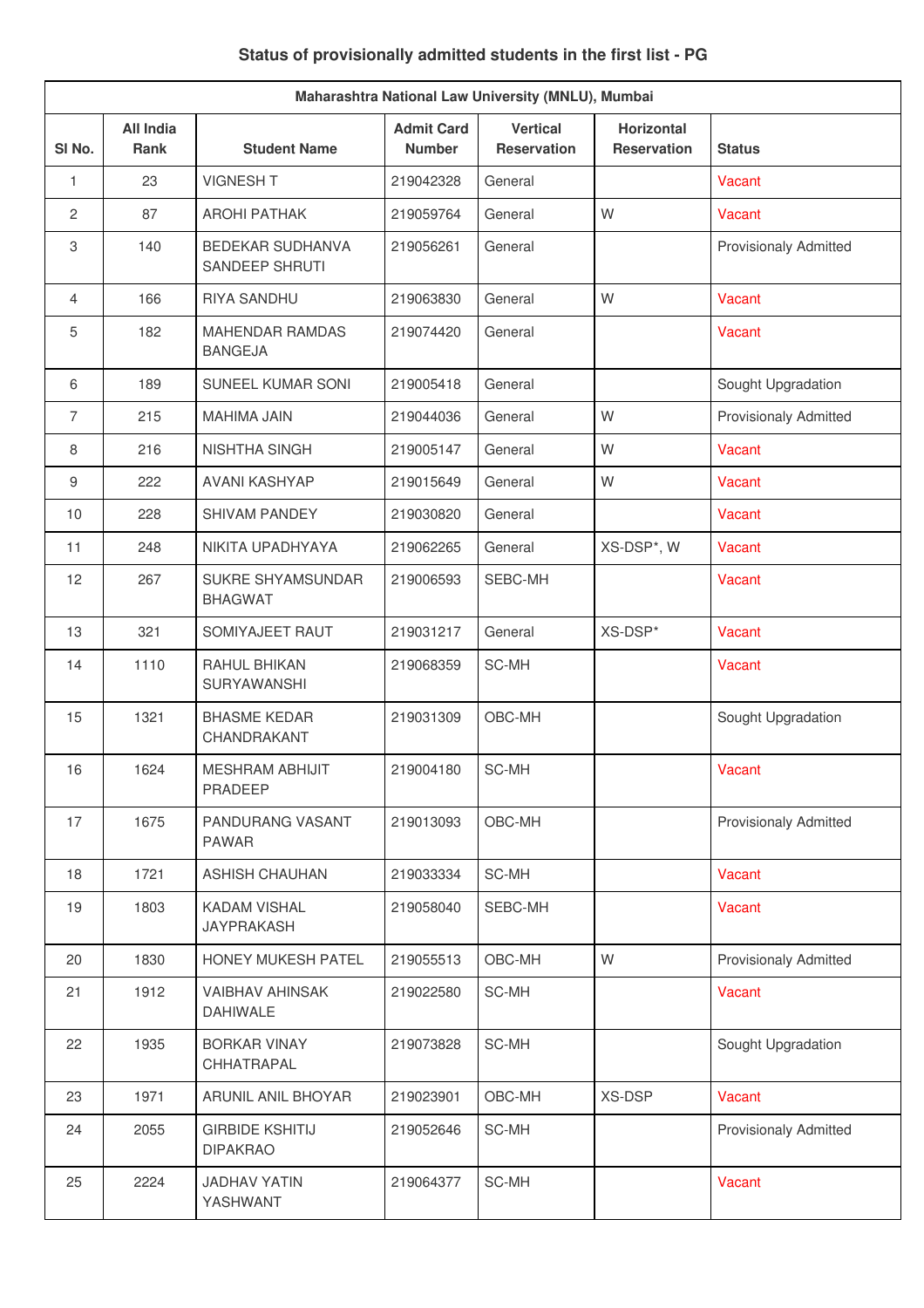| Maharashtra National Law University (MNLU), Mumbai |                          |                                            |                                    |                                       |                                         |                              |  |
|----------------------------------------------------|--------------------------|--------------------------------------------|------------------------------------|---------------------------------------|-----------------------------------------|------------------------------|--|
| SI No.                                             | <b>All India</b><br>Rank | <b>Student Name</b>                        | <b>Admit Card</b><br><b>Number</b> | <b>Vertical</b><br><b>Reservation</b> | <b>Horizontal</b><br><b>Reservation</b> | <b>Status</b>                |  |
| 26                                                 | 2360                     | <b>NAWALE KUNAL</b><br><b>DATTATREY</b>    | 219071829                          | OBC-MH                                |                                         | Vacant                       |  |
| 27                                                 | 2774                     | KONICA VINOD RAO                           | 219008000                          | OBC-MH                                | W                                       | Sought Upgradation           |  |
| 28                                                 | 2946                     | <b>HALLI RUCHIRA SUDHIR</b>                | 219050124                          | OBC-MH                                | W                                       | <b>Provisionaly Admitted</b> |  |
| 29                                                 | 2980                     | POOJA DILIP BHALERAO                       | 219048368                          | OBC-MH                                | W                                       | <b>Provisionaly Admitted</b> |  |
| 30                                                 | 2984                     | NILESH LAXMAN KARPE                        | 219008652                          | SEBC-MH                               |                                         | <b>Provisionaly Admitted</b> |  |
| 31                                                 | 3112                     | <b>BHAND SNEHA</b><br><b>HANAMANT</b>      | 219064207                          | NTC-MH                                | W                                       | Vacant                       |  |
| 32                                                 | 3138                     | <b>TARUN AGARWAL</b>                       | 219031740                          | General                               | PWD-MH*                                 | Vacant                       |  |
| 33                                                 | 3158                     | WANKHADE AKSHAY<br><b>SHAHADEORAO</b>      | 219052940                          | General                               | PWD-MH*                                 | <b>Provisionaly Admitted</b> |  |
| 34                                                 | 3191                     | <b>BHAKARE AISHWARYA</b><br><b>AVINASH</b> | 219061751                          | OBC-MH                                | W                                       | Vacant                       |  |
| 35                                                 | 3264                     | ROHIT KALE                                 | 219043174                          | OBC-MH                                |                                         | <b>Provisionaly Admitted</b> |  |
| 36                                                 | 4433                     | <b>SANKPAL SRUJAN</b><br><b>SUKUMAR</b>    | 219071240                          | SEBC-MH                               |                                         | <b>Provisionaly Admitted</b> |  |
| 37                                                 | 5051                     | <b>MINAL GHANSYAM</b><br><b>BAHETI</b>     | 219043694                          | SEBC-MH                               | W                                       | <b>Provisionaly Admitted</b> |  |
| 38                                                 | 5203                     | KETAN NAIK VANKDOTH                        | 219062019                          | ST-MH                                 |                                         | Vacant                       |  |
| 39                                                 | 5286                     | <b>GIRAM KRISHNA JAYRAM</b>                | 219008039                          | SEBC-MH                               |                                         | <b>Provisionaly Admitted</b> |  |
| 40                                                 | 5303                     | <b>BONGE RAJESH</b><br>RAMNATH             | 219067077                          | ST-MH                                 |                                         | Vacant                       |  |
| 41                                                 | 5350                     | POUL ASHISH<br><b>VENKATRAO</b>            | 219071918                          | SEBC-MH                               |                                         | Vacant                       |  |
| 42                                                 | 5583                     | SHINDE ABHIJEETKUMAR<br><b>ASHOK</b>       | 219054721                          | ST-MH                                 |                                         | Provisionaly Admitted        |  |
| 43                                                 | 5635                     | APURVA YUVARAJ<br><b>BARGE</b>             | 219061273                          | SEBC-MH                               | W                                       | Vacant                       |  |
| 44                                                 | 6292                     | WOOIKE PRIYADARSHANI<br><b>ASHOK</b>       | 219060586                          | ST-MH                                 | W                                       | Provisionaly Admitted        |  |

*Note : \* indicates that the seat is allotted based on that horizontal reservation*

## **Vertical**

- General General
- SC-MH Scheduled Caste of Maharashtra
- ST-MH Scheduled Tribe of Maharashtra
- DJA-MH Denotified Jatis (A) of Maharashtra
- NTB-MH Nomadic Tribes (B) of Maharashtra
- NTC-MH Nomadic Tribes (C) of Maharashtra
- NTD-MH Nomadic Tribes (D) of Maharashtra
- SBC-MH Special BC of Maharastra
- OBC-MH Other Backward Class of Maharashtra
- SEBC-MH Educationally & Socially Backward category